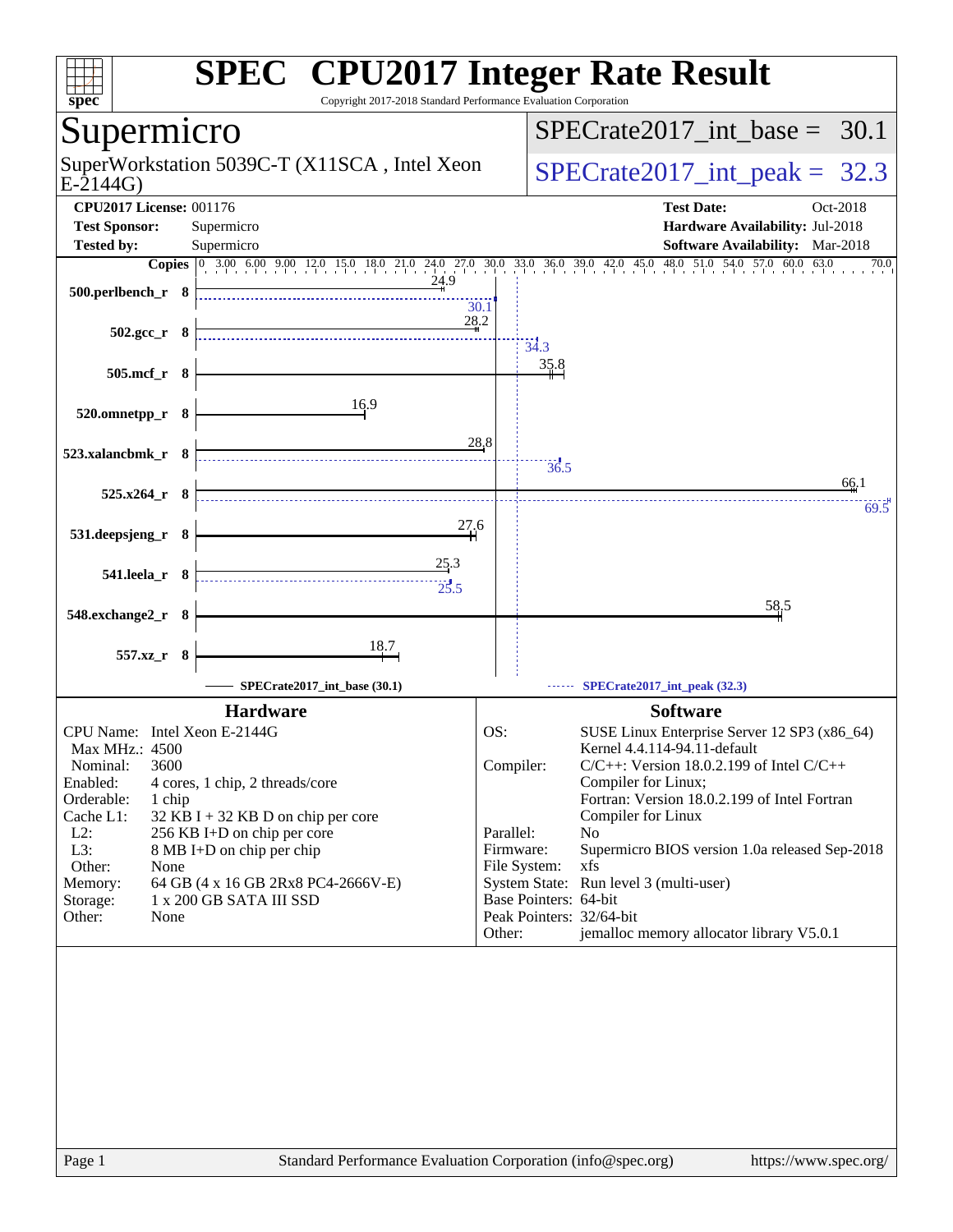

Copyright 2017-2018 Standard Performance Evaluation Corporation

## Supermicro

E-2144G) SuperWorkstation 5039C-T (X11SCA, Intel Xeon  $\big|$  SPECrate 2017 int peak = 32.3

SPECrate2017 int\_base =  $30.1$ 

**[CPU2017 License:](http://www.spec.org/auto/cpu2017/Docs/result-fields.html#CPU2017License)** 001176 **[Test Date:](http://www.spec.org/auto/cpu2017/Docs/result-fields.html#TestDate)** Oct-2018 **[Test Sponsor:](http://www.spec.org/auto/cpu2017/Docs/result-fields.html#TestSponsor)** Supermicro **[Hardware Availability:](http://www.spec.org/auto/cpu2017/Docs/result-fields.html#HardwareAvailability)** Jul-2018 **[Tested by:](http://www.spec.org/auto/cpu2017/Docs/result-fields.html#Testedby)** Supermicro **[Software Availability:](http://www.spec.org/auto/cpu2017/Docs/result-fields.html#SoftwareAvailability)** Mar-2018

### **[Results Table](http://www.spec.org/auto/cpu2017/Docs/result-fields.html#ResultsTable)**

|                               | <b>Base</b>   |                |       |                |       |                |       |               | <b>Peak</b>    |              |                |              |                |              |  |  |  |  |
|-------------------------------|---------------|----------------|-------|----------------|-------|----------------|-------|---------------|----------------|--------------|----------------|--------------|----------------|--------------|--|--|--|--|
| <b>Benchmark</b>              | <b>Copies</b> | <b>Seconds</b> | Ratio | <b>Seconds</b> | Ratio | <b>Seconds</b> | Ratio | <b>Copies</b> | <b>Seconds</b> | <b>Ratio</b> | <b>Seconds</b> | <b>Ratio</b> | <b>Seconds</b> | <b>Ratio</b> |  |  |  |  |
| 500.perlbench_r               | 8             | 512            | 24.9  | 512            | 24.9  | 516            | 24.7  | 8             | 424            | 30.1         | 426            | 29.9         | 422            | 30.2         |  |  |  |  |
| $502.\text{gcc}$ <sub>r</sub> | 8             | 400            | 28.3  | 402            | 28.2  | 404            | 28.1  | 8             | 330            | 34.3         | 330            | 34.3         | 331            | 34.3         |  |  |  |  |
| $505$ .mcf r                  | 8             | 350            | 37.0  | 361            | 35.8  | 363            | 35.6  | 8             | 350            | 37.0         | 361            | 35.8         | 363            | 35.6         |  |  |  |  |
| 520.omnetpp_r                 | 8             | 621            | 16.9  | 621            | 16.9  | 619            | 16.9  | 8             | 621            | 16.9         | 621            | 16.9         | 619            | 16.9         |  |  |  |  |
| 523.xalancbmk r               | 8             | 293            | 28.8  | 293            | 28.8  | 292            | 29.0  | 8             | 232            | 36.5         | 231            | 36.5         | 231            | 36.6         |  |  |  |  |
| 525.x264 r                    | 8             | 213            | 65.8  | 212            | 66.1  | 211            | 66.3  | 8             | 202            | 69.5         | 201            | 69.7         | 202            | 69.5         |  |  |  |  |
| 531.deepsjeng_r               | 8             | 326            | 28.1  | 332            | 27.6  | 332            | 27.6  | 8             | 326            | 28.1         | 332            | 27.6         | 332            | 27.6         |  |  |  |  |
| 541.leela_r                   | 8             | 524            | 25.3  | 522            | 25.4  | 523            | 25.3  | 8             | 517            | 25.6         | 521            | 25.5         | 519            | 25.5         |  |  |  |  |
| 548.exchange2_r               | 8             | 356            | 58.8  | 358            | 58.5  | 358            | 58.5  | 8             | 356            | 58.8         | 358            | 58.5         | 358            | 58.5         |  |  |  |  |
| 557.xz r                      | 8             | 424            | 20.4  | 462            | 18.7  | 463            | 18.7  | 8             | 424            | 20.4         | 462            | 18.7         | 463            | 18.7         |  |  |  |  |
| $SPECrate2017$ int base =     |               |                |       |                |       |                |       |               |                |              |                |              |                |              |  |  |  |  |

**[SPECrate2017\\_int\\_peak =](http://www.spec.org/auto/cpu2017/Docs/result-fields.html#SPECrate2017intpeak) 32.3**

Results appear in the [order in which they were run](http://www.spec.org/auto/cpu2017/Docs/result-fields.html#RunOrder). Bold underlined text [indicates a median measurement](http://www.spec.org/auto/cpu2017/Docs/result-fields.html#Median).

### **[Submit Notes](http://www.spec.org/auto/cpu2017/Docs/result-fields.html#SubmitNotes)**

 The taskset mechanism was used to bind copies to processors. The config file option 'submit' was used to generate taskset commands to bind each copy to a specific processor. For details, please see the config file.

### **[Operating System Notes](http://www.spec.org/auto/cpu2017/Docs/result-fields.html#OperatingSystemNotes)**

Stack size set to unlimited using "ulimit -s unlimited"

### **[General Notes](http://www.spec.org/auto/cpu2017/Docs/result-fields.html#GeneralNotes)**

Environment variables set by runcpu before the start of the run: LD\_LIBRARY\_PATH = "/home/cpu2017/lib/ia32:/home/cpu2017/lib/intel64:/home/cpu2017/je5.0.1-32:/home/cpu2017/je5.0.1-64"

 Binaries compiled on a system with 1x Intel Core i7-6700K CPU + 32GB RAM memory using Redhat Enterprise Linux 7.5 Transparent Huge Pages enabled by default Prior to runcpu invocation Filesystem page cache synced and cleared with: sync; echo 3> /proc/sys/vm/drop\_caches

 Yes: The test sponsor attests, as of date of publication, that CVE-2017-5754 (Meltdown) is mitigated in the system as tested and documented. Yes: The test sponsor attests, as of date of publication, that CVE-2017-5753 (Spectre variant 1) is mitigated in the system as tested and documented. Yes: The test sponsor attests, as of date of publication, that CVE-2017-5715 (Spectre variant 2) is mitigated in the system as tested and documented.

**(Continued on next page)**

| Page 2 | Standard Performance Evaluation Corporation (info@spec.org) | https://www.spec.org/ |
|--------|-------------------------------------------------------------|-----------------------|
|        |                                                             |                       |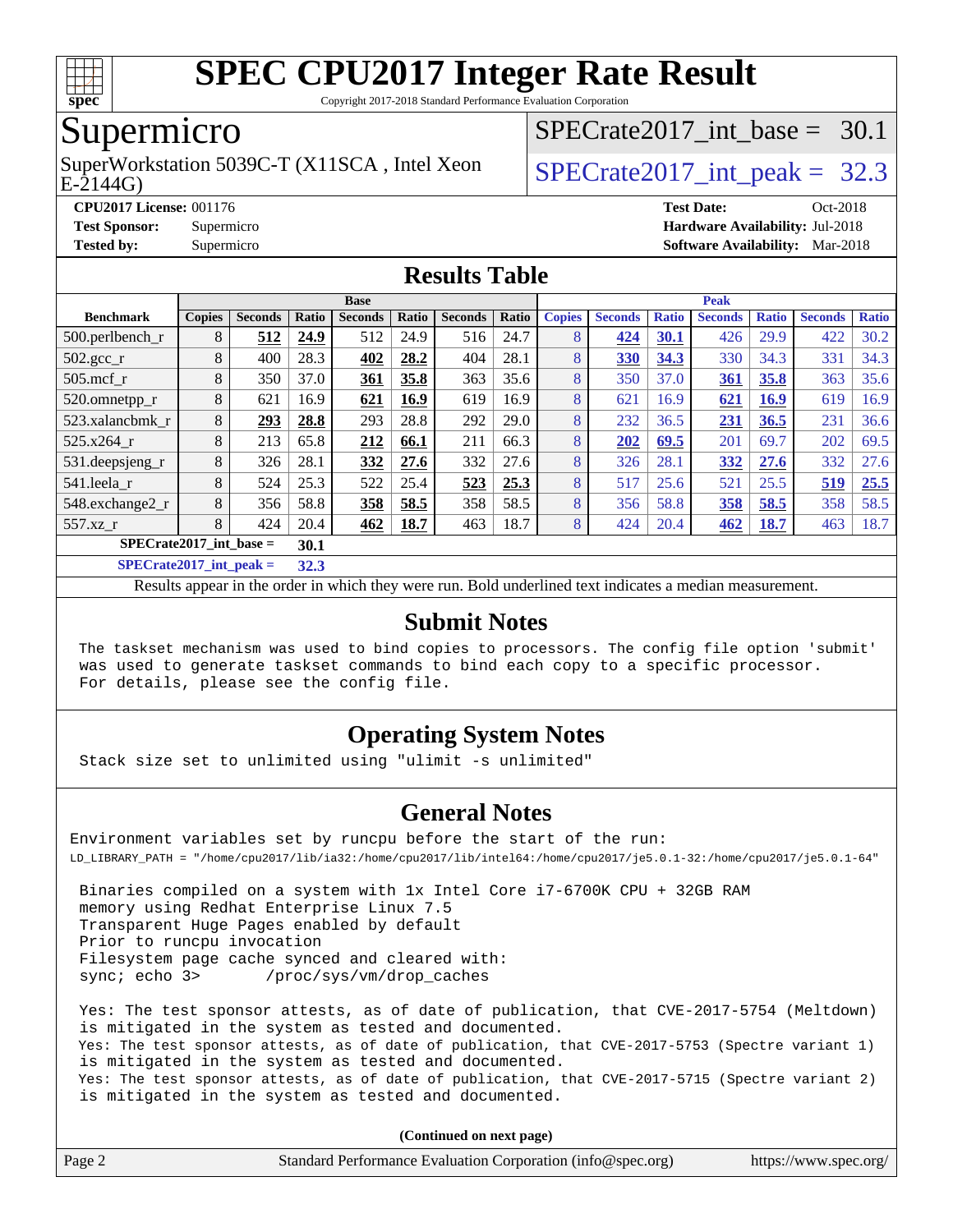

Copyright 2017-2018 Standard Performance Evaluation Corporation

## Supermicro

E-2144G) SuperWorkstation 5039C-T (X11SCA, Intel Xeon  $\big|$  SPECrate2017 int peak = 32.3

SPECrate2017 int\_base =  $30.1$ 

**[CPU2017 License:](http://www.spec.org/auto/cpu2017/Docs/result-fields.html#CPU2017License)** 001176 **[Test Date:](http://www.spec.org/auto/cpu2017/Docs/result-fields.html#TestDate)** Oct-2018 **[Test Sponsor:](http://www.spec.org/auto/cpu2017/Docs/result-fields.html#TestSponsor)** Supermicro **[Hardware Availability:](http://www.spec.org/auto/cpu2017/Docs/result-fields.html#HardwareAvailability)** Jul-2018 **[Tested by:](http://www.spec.org/auto/cpu2017/Docs/result-fields.html#Testedby)** Supermicro **[Software Availability:](http://www.spec.org/auto/cpu2017/Docs/result-fields.html#SoftwareAvailability)** Mar-2018

#### **[General Notes \(Continued\)](http://www.spec.org/auto/cpu2017/Docs/result-fields.html#GeneralNotes)**

Page 3 Standard Performance Evaluation Corporation [\(info@spec.org\)](mailto:info@spec.org) <https://www.spec.org/> jemalloc, a general purpose malloc implementation built with the RedHat Enterprise 7.5, and the system compiler gcc 4.8.5 sources available from jemalloc.net or <https://github.com/jemalloc/jemalloc/releases> **[Platform Notes](http://www.spec.org/auto/cpu2017/Docs/result-fields.html#PlatformNotes)** Sysinfo program /home/cpu2017/bin/sysinfo Rev: r5974 of 2018-05-19 9bcde8f2999c33d61f64985e45859ea9 running on linux-65nv Tue Oct 16 14:18:15 2018 SUT (System Under Test) info as seen by some common utilities. For more information on this section, see <https://www.spec.org/cpu2017/Docs/config.html#sysinfo> From /proc/cpuinfo model name : Intel(R) Xeon(R) E-2144G CPU @ 3.60GHz 1 "physical id"s (chips) 8 "processors" cores, siblings (Caution: counting these is hw and system dependent. The following excerpts from /proc/cpuinfo might not be reliable. Use with caution.) cpu cores : 4 siblings : 8 physical 0: cores 0 1 2 3 From lscpu: Architecture: x86\_64 CPU op-mode(s): 32-bit, 64-bit Byte Order: Little Endian  $CPU(s):$  8 On-line CPU(s) list: 0-7 Thread(s) per core: 2 Core(s) per socket: 4 Socket(s): 1 NUMA node(s): 1<br>Vendor ID: Ge GenuineIntel CPU family: 6 Model: 158 Model name: Intel(R) Xeon(R) E-2144G CPU @ 3.60GHz Stepping: 10 CPU MHz: 4362.299 CPU max MHz: 4500.0000<br>CPU min MHz: 800.0000 CPU min MHz: BogoMIPS: 7199.97 Virtualization: VT-x L1d cache: 32K L1i cache: 32K **(Continued on next page)**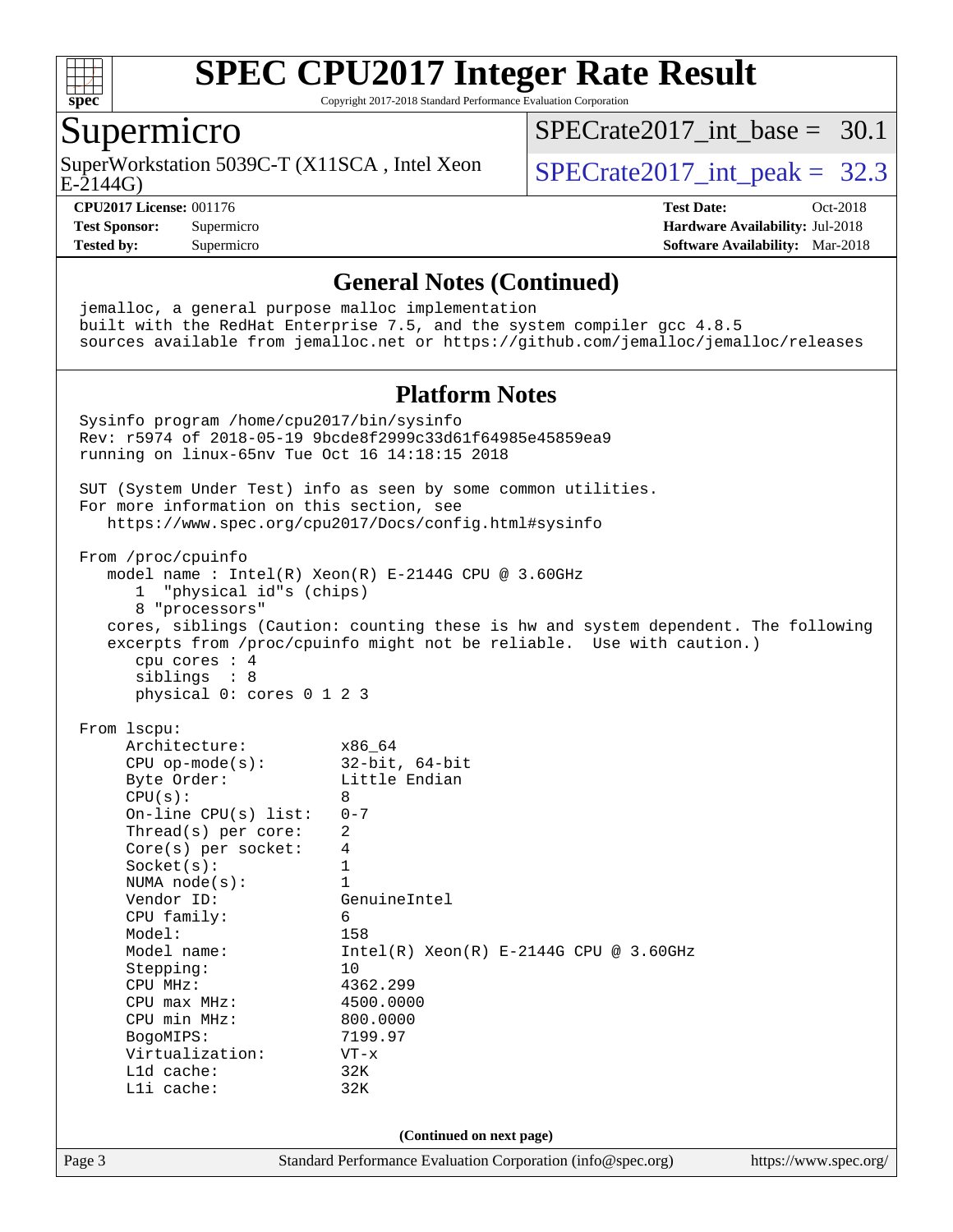

Copyright 2017-2018 Standard Performance Evaluation Corporation

### Supermicro

E-2144G) SuperWorkstation 5039C-T (X11SCA, Intel Xeon  $\big|$  SPECrate2017 int peak = 32.3

SPECrate2017 int\_base =  $30.1$ 

#### **[CPU2017 License:](http://www.spec.org/auto/cpu2017/Docs/result-fields.html#CPU2017License)** 001176 **[Test Date:](http://www.spec.org/auto/cpu2017/Docs/result-fields.html#TestDate)** Oct-2018

**[Test Sponsor:](http://www.spec.org/auto/cpu2017/Docs/result-fields.html#TestSponsor)** Supermicro **[Hardware Availability:](http://www.spec.org/auto/cpu2017/Docs/result-fields.html#HardwareAvailability)** Jul-2018 **[Tested by:](http://www.spec.org/auto/cpu2017/Docs/result-fields.html#Testedby)** Supermicro **[Software Availability:](http://www.spec.org/auto/cpu2017/Docs/result-fields.html#SoftwareAvailability)** Mar-2018

#### **[Platform Notes \(Continued\)](http://www.spec.org/auto/cpu2017/Docs/result-fields.html#PlatformNotes)**

 L2 cache: 256K L3 cache: 8192K NUMA node0 CPU(s): 0-7 Flags: fpu vme de pse tsc msr pae mce cx8 apic sep mtrr pge mca cmov pat pse36 clflush dts acpi mmx fxsr sse sse2 ss ht tm pbe syscall nx pdpe1gb rdtscp lm constant\_tsc art arch\_perfmon pebs bts rep\_good nopl xtopology nonstop\_tsc aperfmperf eagerfpu pni pclmulqdq dtes64 monitor ds\_cpl vmx smx est tm2 ssse3 sdbg fma cx16 xtpr pdcm pcid sse4\_1 sse4\_2 x2apic movbe popcnt tsc\_deadline\_timer aes xsave avx f16c rdrand lahf\_lm abm 3dnowprefetch ida arat epb invpcid\_single pln pts dtherm hwp hwp\_notify hwp\_act\_window hwp\_epp intel\_pt rsb\_ctxsw spec\_ctrl retpoline kaiser tpr\_shadow vnmi flexpriority ept vpid fsgsbase tsc\_adjust bmi1 hle avx2 smep bmi2 erms invpcid rtm mpx rdseed adx smap clflushopt xsaveopt xsavec xgetbv1 /proc/cpuinfo cache data cache size : 8192 KB From numactl --hardware WARNING: a numactl 'node' might or might not correspond to a physical chip. available: 1 nodes (0) node 0 cpus: 0 1 2 3 4 5 6 7 node 0 size: 64284 MB node 0 free: 63791 MB node distances: node 0 0: 10 From /proc/meminfo MemTotal: 65826848 kB HugePages\_Total: 0 Hugepagesize: 2048 kB From /etc/\*release\* /etc/\*version\* SuSE-release: SUSE Linux Enterprise Server 12 (x86\_64) VERSION = 12 PATCHLEVEL = 3 # This file is deprecated and will be removed in a future service pack or release. # Please check /etc/os-release for details about this release. os-release: NAME="SLES" VERSION="12-SP3" VERSION\_ID="12.3" PRETTY\_NAME="SUSE Linux Enterprise Server 12 SP3" ID="sles" ANSI\_COLOR="0;32" CPE\_NAME="cpe:/o:suse:sles:12:sp3"

**(Continued on next page)**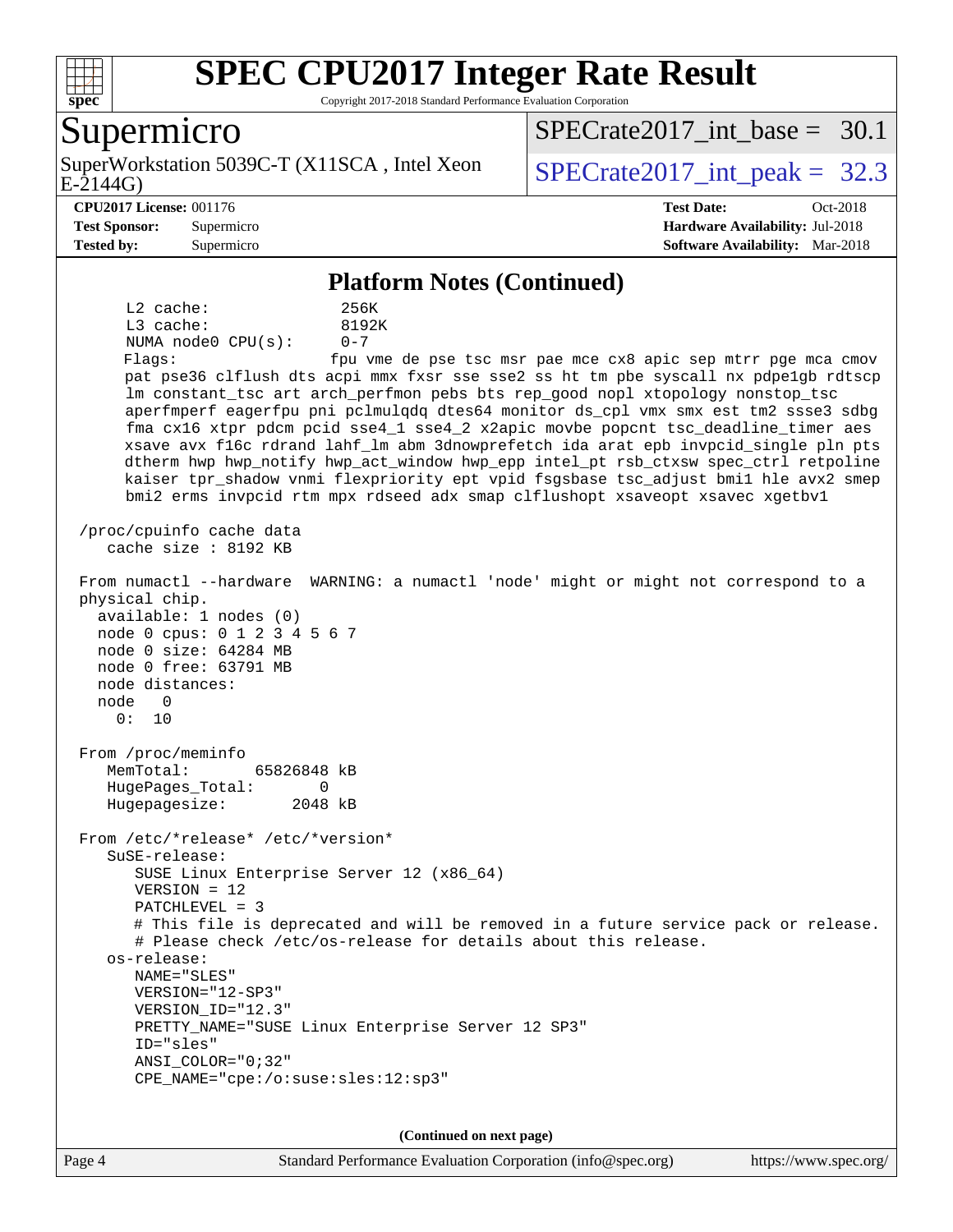

Copyright 2017-2018 Standard Performance Evaluation Corporation

### Supermicro

 $E-2144G$ SuperWorkstation 5039C-T (X11SCA, Intel Xeon  $\big|$  SPECrate2017 int peak = 32.3

SPECrate2017 int\_base =  $30.1$ 

**[CPU2017 License:](http://www.spec.org/auto/cpu2017/Docs/result-fields.html#CPU2017License)** 001176 **[Test Date:](http://www.spec.org/auto/cpu2017/Docs/result-fields.html#TestDate)** Oct-2018 **[Test Sponsor:](http://www.spec.org/auto/cpu2017/Docs/result-fields.html#TestSponsor)** Supermicro **[Hardware Availability:](http://www.spec.org/auto/cpu2017/Docs/result-fields.html#HardwareAvailability)** Jul-2018 **[Tested by:](http://www.spec.org/auto/cpu2017/Docs/result-fields.html#Testedby)** Supermicro **[Software Availability:](http://www.spec.org/auto/cpu2017/Docs/result-fields.html#SoftwareAvailability)** Mar-2018

#### **[Platform Notes \(Continued\)](http://www.spec.org/auto/cpu2017/Docs/result-fields.html#PlatformNotes)**

uname -a:

 Linux linux-65nv 4.4.114-94.11-default #1 SMP Thu Feb 1 19:28:26 UTC 2018 (4309ff9) x86\_64 x86\_64 x86\_64 GNU/Linux

Kernel self-reported vulnerability status:

 CVE-2017-5754 (Meltdown): Mitigation: PTI CVE-2017-5753 (Spectre variant 1): Mitigation: Barriers CVE-2017-5715 (Spectre variant 2): Mitigation: IBRS+IBPB

run-level 3 Oct 16 11:45

 SPEC is set to: /home/cpu2017 Filesystem Type Size Used Avail Use% Mounted on /dev/sda3 xfs 145G 32G 113G 22% /home

 Additional information from dmidecode follows. WARNING: Use caution when you interpret this section. The 'dmidecode' program reads system data which is "intended to allow hardware to be accurately determined", but the intent may not be met, as there are frequent changes to hardware, firmware, and the "DMTF SMBIOS" standard. BIOS American Megatrends Inc. 1.0a 09/27/2018

Memory:

4x Micron 18ADF2G72AZ-2G6H1R 16 GB 2 rank 2667

(End of data from sysinfo program)

#### **[Compiler Version Notes](http://www.spec.org/auto/cpu2017/Docs/result-fields.html#CompilerVersionNotes)**

| Page 5 |                           | Standard Performance Evaluation Corporation (info@spec.org)                | https://www.spec.org/ |
|--------|---------------------------|----------------------------------------------------------------------------|-----------------------|
|        |                           | (Continued on next page)                                                   |                       |
|        |                           | CXXC 520.omnetpp $r(base)$ 523.xalancbmk $r(base)$ 531.deepsjeng $r(base)$ |                       |
|        | icc (ICC) 18.0.2 20180210 | Copyright (C) 1985-2018 Intel Corporation. All rights reserved.            |                       |
| CC.    | $557.xx$ r(peak)          | 500.perlbench r(peak) 502.qcc r(peak) 505.mcf r(peak) 525.x264 r(peak)     |                       |
|        | icc (ICC) 18.0.2 20180210 | Copyright (C) 1985-2018 Intel Corporation. All rights reserved.            |                       |
| CC.    | $557.xx$ $r(base)$        | 500.perlbench_r(base) 502.gcc_r(base) 505.mcf_r(base) 525.x264_r(base)     |                       |
|        |                           |                                                                            |                       |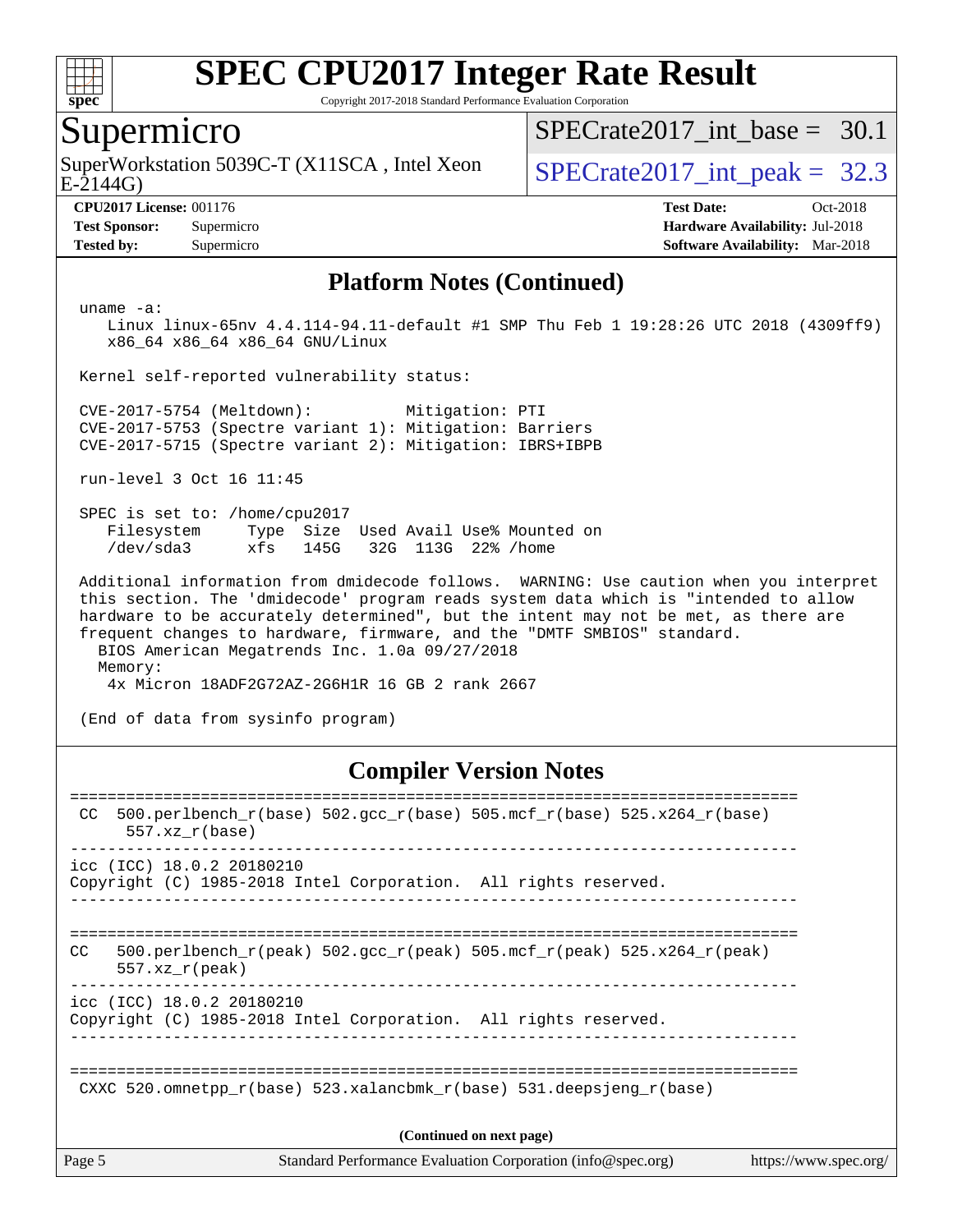

Copyright 2017-2018 Standard Performance Evaluation Corporation

## Supermicro

SuperWorkstation 5039C-T (X11SCA, Intel Xeon<br>E-2144G)

SPECrate2017 int\_base =  $30.1$ 

SPECrate  $2017$  int peak = 32.3

**[CPU2017 License:](http://www.spec.org/auto/cpu2017/Docs/result-fields.html#CPU2017License)** 001176 **[Test Date:](http://www.spec.org/auto/cpu2017/Docs/result-fields.html#TestDate)** Oct-2018 **[Test Sponsor:](http://www.spec.org/auto/cpu2017/Docs/result-fields.html#TestSponsor)** Supermicro **[Hardware Availability:](http://www.spec.org/auto/cpu2017/Docs/result-fields.html#HardwareAvailability)** Jul-2018 **[Tested by:](http://www.spec.org/auto/cpu2017/Docs/result-fields.html#Testedby)** Supermicro **[Software Availability:](http://www.spec.org/auto/cpu2017/Docs/result-fields.html#SoftwareAvailability)** Mar-2018

### **[Compiler Version Notes \(Continued\)](http://www.spec.org/auto/cpu2017/Docs/result-fields.html#CompilerVersionNotes)**

541.leela\_r(base)

----------------------------------------------------------------------------- icpc (ICC) 18.0.2 20180210 Copyright (C) 1985-2018 Intel Corporation. All rights reserved. ------------------------------------------------------------------------------

============================================================================== CXXC 520.omnetpp\_r(peak) 523.xalancbmk\_r(peak) 531.deepsjeng\_r(peak)

541.leela\_r(peak)

----------------------------------------------------------------------------- icpc (ICC) 18.0.2 20180210

Copyright (C) 1985-2018 Intel Corporation. All rights reserved. ------------------------------------------------------------------------------

|  |  | $-22$ |  |  |  |  |  |  |  |  |  |  |
|--|--|-------|--|--|--|--|--|--|--|--|--|--|

 FC 548.exchange2\_r(base) ------------------------------------------------------------------------------

ifort (IFORT) 18.0.2 20180210

Copyright (C) 1985-2018 Intel Corporation. All rights reserved. ------------------------------------------------------------------------------

============================================================================== FC 548.exchange2\_r(peak) ----------------------------------------------------------------------------- ifort (IFORT) 18.0.2 20180210 Copyright (C) 1985-2018 Intel Corporation. All rights reserved. ------------------------------------------------------------------------------

# **[Base Compiler Invocation](http://www.spec.org/auto/cpu2017/Docs/result-fields.html#BaseCompilerInvocation)**

[C benchmarks](http://www.spec.org/auto/cpu2017/Docs/result-fields.html#Cbenchmarks): [icc -m64 -std=c11](http://www.spec.org/cpu2017/results/res2018q4/cpu2017-20181029-09416.flags.html#user_CCbase_intel_icc_64bit_c11_33ee0cdaae7deeeab2a9725423ba97205ce30f63b9926c2519791662299b76a0318f32ddfffdc46587804de3178b4f9328c46fa7c2b0cd779d7a61945c91cd35)

[C++ benchmarks:](http://www.spec.org/auto/cpu2017/Docs/result-fields.html#CXXbenchmarks) [icpc -m64](http://www.spec.org/cpu2017/results/res2018q4/cpu2017-20181029-09416.flags.html#user_CXXbase_intel_icpc_64bit_4ecb2543ae3f1412ef961e0650ca070fec7b7afdcd6ed48761b84423119d1bf6bdf5cad15b44d48e7256388bc77273b966e5eb805aefd121eb22e9299b2ec9d9)

[Fortran benchmarks](http://www.spec.org/auto/cpu2017/Docs/result-fields.html#Fortranbenchmarks): [ifort -m64](http://www.spec.org/cpu2017/results/res2018q4/cpu2017-20181029-09416.flags.html#user_FCbase_intel_ifort_64bit_24f2bb282fbaeffd6157abe4f878425411749daecae9a33200eee2bee2fe76f3b89351d69a8130dd5949958ce389cf37ff59a95e7a40d588e8d3a57e0c3fd751)

# **[Base Portability Flags](http://www.spec.org/auto/cpu2017/Docs/result-fields.html#BasePortabilityFlags)**

 500.perlbench\_r: [-DSPEC\\_LP64](http://www.spec.org/cpu2017/results/res2018q4/cpu2017-20181029-09416.flags.html#b500.perlbench_r_basePORTABILITY_DSPEC_LP64) [-DSPEC\\_LINUX\\_X64](http://www.spec.org/cpu2017/results/res2018q4/cpu2017-20181029-09416.flags.html#b500.perlbench_r_baseCPORTABILITY_DSPEC_LINUX_X64) 502.gcc\_r: [-DSPEC\\_LP64](http://www.spec.org/cpu2017/results/res2018q4/cpu2017-20181029-09416.flags.html#suite_basePORTABILITY502_gcc_r_DSPEC_LP64)

**(Continued on next page)**

Page 6 Standard Performance Evaluation Corporation [\(info@spec.org\)](mailto:info@spec.org) <https://www.spec.org/>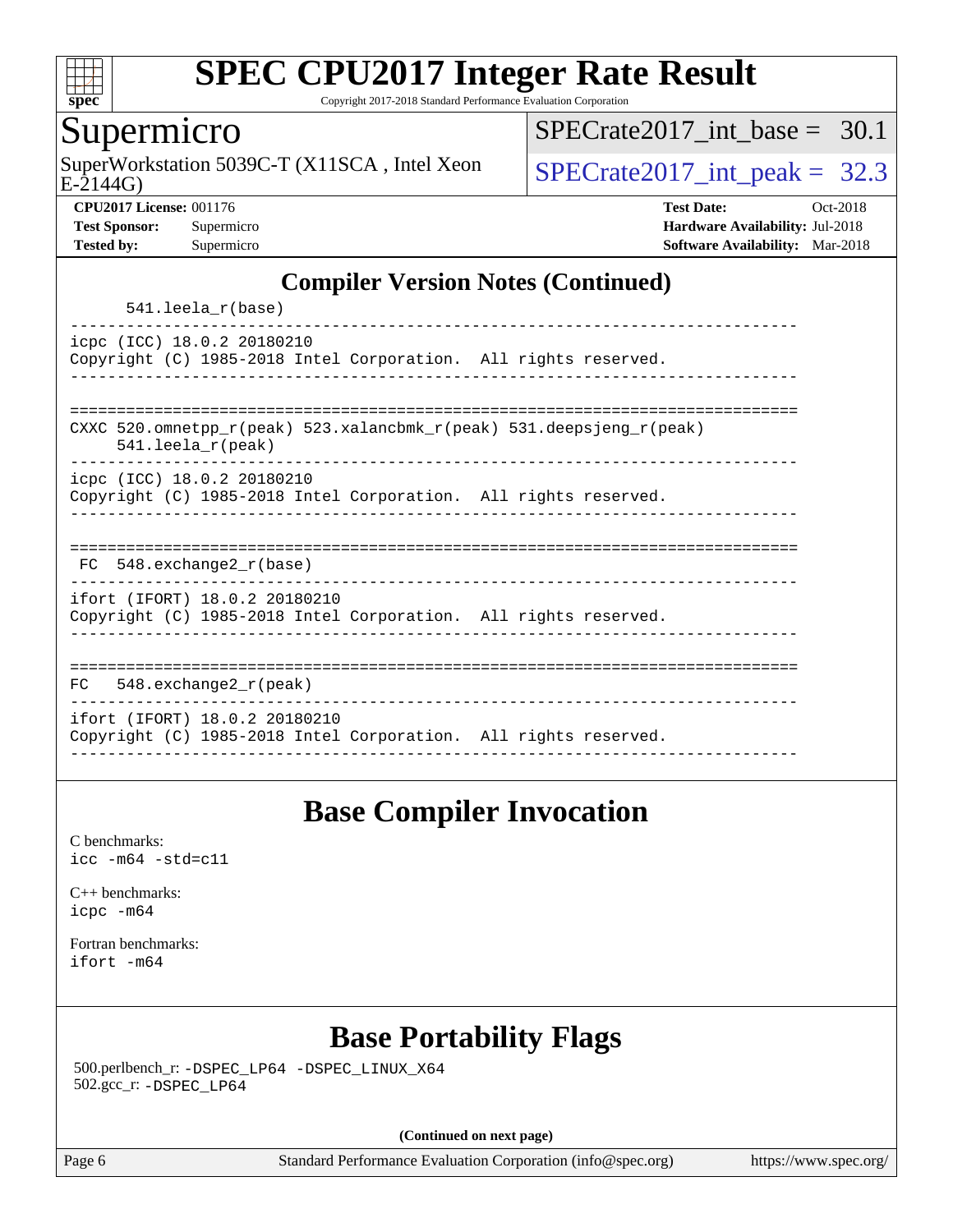

Copyright 2017-2018 Standard Performance Evaluation Corporation

## Supermicro

E-2144G) SuperWorkstation 5039C-T (X11SCA, Intel Xeon  $\big|$  SPECrate2017 int peak = 32.3

SPECrate2017 int\_base =  $30.1$ 

| <b>Test Sponsor:</b> | Supermi |
|----------------------|---------|
| <b>Tested by:</b>    | Supermi |

**[CPU2017 License:](http://www.spec.org/auto/cpu2017/Docs/result-fields.html#CPU2017License)** 001176 **[Test Date:](http://www.spec.org/auto/cpu2017/Docs/result-fields.html#TestDate)** Oct-2018 **[Test Sponsor:](http://www.spec.org/auto/cpu2017/Docs/result-fields.html#TestSponsor)** Supermicro **[Hardware Availability:](http://www.spec.org/auto/cpu2017/Docs/result-fields.html#HardwareAvailability)** Jul-2018 **[Tested by:](http://www.spec.org/auto/cpu2017/Docs/result-fields.html#Testedby)** [Software Availability:](http://www.spec.org/auto/cpu2017/Docs/result-fields.html#SoftwareAvailability) Mar-2018

# **[Base Portability Flags \(Continued\)](http://www.spec.org/auto/cpu2017/Docs/result-fields.html#BasePortabilityFlags)**

 505.mcf\_r: [-DSPEC\\_LP64](http://www.spec.org/cpu2017/results/res2018q4/cpu2017-20181029-09416.flags.html#suite_basePORTABILITY505_mcf_r_DSPEC_LP64) 520.omnetpp\_r: [-DSPEC\\_LP64](http://www.spec.org/cpu2017/results/res2018q4/cpu2017-20181029-09416.flags.html#suite_basePORTABILITY520_omnetpp_r_DSPEC_LP64) 523.xalancbmk\_r: [-DSPEC\\_LP64](http://www.spec.org/cpu2017/results/res2018q4/cpu2017-20181029-09416.flags.html#suite_basePORTABILITY523_xalancbmk_r_DSPEC_LP64) [-DSPEC\\_LINUX](http://www.spec.org/cpu2017/results/res2018q4/cpu2017-20181029-09416.flags.html#b523.xalancbmk_r_baseCXXPORTABILITY_DSPEC_LINUX) 525.x264\_r: [-DSPEC\\_LP64](http://www.spec.org/cpu2017/results/res2018q4/cpu2017-20181029-09416.flags.html#suite_basePORTABILITY525_x264_r_DSPEC_LP64) 531.deepsjeng\_r: [-DSPEC\\_LP64](http://www.spec.org/cpu2017/results/res2018q4/cpu2017-20181029-09416.flags.html#suite_basePORTABILITY531_deepsjeng_r_DSPEC_LP64) 541.leela\_r: [-DSPEC\\_LP64](http://www.spec.org/cpu2017/results/res2018q4/cpu2017-20181029-09416.flags.html#suite_basePORTABILITY541_leela_r_DSPEC_LP64) 548.exchange2\_r: [-DSPEC\\_LP64](http://www.spec.org/cpu2017/results/res2018q4/cpu2017-20181029-09416.flags.html#suite_basePORTABILITY548_exchange2_r_DSPEC_LP64) 557.xz\_r: [-DSPEC\\_LP64](http://www.spec.org/cpu2017/results/res2018q4/cpu2017-20181029-09416.flags.html#suite_basePORTABILITY557_xz_r_DSPEC_LP64)

## **[Base Optimization Flags](http://www.spec.org/auto/cpu2017/Docs/result-fields.html#BaseOptimizationFlags)**

[C benchmarks](http://www.spec.org/auto/cpu2017/Docs/result-fields.html#Cbenchmarks):

[-Wl,-z,muldefs](http://www.spec.org/cpu2017/results/res2018q4/cpu2017-20181029-09416.flags.html#user_CCbase_link_force_multiple1_b4cbdb97b34bdee9ceefcfe54f4c8ea74255f0b02a4b23e853cdb0e18eb4525ac79b5a88067c842dd0ee6996c24547a27a4b99331201badda8798ef8a743f577) [-xCORE-AVX2](http://www.spec.org/cpu2017/results/res2018q4/cpu2017-20181029-09416.flags.html#user_CCbase_f-xCORE-AVX2) [-ipo](http://www.spec.org/cpu2017/results/res2018q4/cpu2017-20181029-09416.flags.html#user_CCbase_f-ipo) [-O3](http://www.spec.org/cpu2017/results/res2018q4/cpu2017-20181029-09416.flags.html#user_CCbase_f-O3) [-no-prec-div](http://www.spec.org/cpu2017/results/res2018q4/cpu2017-20181029-09416.flags.html#user_CCbase_f-no-prec-div) [-qopt-mem-layout-trans=3](http://www.spec.org/cpu2017/results/res2018q4/cpu2017-20181029-09416.flags.html#user_CCbase_f-qopt-mem-layout-trans_de80db37974c74b1f0e20d883f0b675c88c3b01e9d123adea9b28688d64333345fb62bc4a798493513fdb68f60282f9a726aa07f478b2f7113531aecce732043) [-L/usr/local/je5.0.1-64/lib](http://www.spec.org/cpu2017/results/res2018q4/cpu2017-20181029-09416.flags.html#user_CCbase_jemalloc_link_path64_4b10a636b7bce113509b17f3bd0d6226c5fb2346b9178c2d0232c14f04ab830f976640479e5c33dc2bcbbdad86ecfb6634cbbd4418746f06f368b512fced5394) [-ljemalloc](http://www.spec.org/cpu2017/results/res2018q4/cpu2017-20181029-09416.flags.html#user_CCbase_jemalloc_link_lib_d1249b907c500fa1c0672f44f562e3d0f79738ae9e3c4a9c376d49f265a04b9c99b167ecedbf6711b3085be911c67ff61f150a17b3472be731631ba4d0471706)

[C++ benchmarks:](http://www.spec.org/auto/cpu2017/Docs/result-fields.html#CXXbenchmarks)

```
-Wl,-z,muldefs -xCORE-AVX2 -ipo -O3 -no-prec-div
-qopt-mem-layout-trans=3 -L/usr/local/je5.0.1-64/lib -ljemalloc
```
#### [Fortran benchmarks](http://www.spec.org/auto/cpu2017/Docs/result-fields.html#Fortranbenchmarks):

[-Wl,-z,muldefs](http://www.spec.org/cpu2017/results/res2018q4/cpu2017-20181029-09416.flags.html#user_FCbase_link_force_multiple1_b4cbdb97b34bdee9ceefcfe54f4c8ea74255f0b02a4b23e853cdb0e18eb4525ac79b5a88067c842dd0ee6996c24547a27a4b99331201badda8798ef8a743f577) [-xCORE-AVX2](http://www.spec.org/cpu2017/results/res2018q4/cpu2017-20181029-09416.flags.html#user_FCbase_f-xCORE-AVX2) [-ipo](http://www.spec.org/cpu2017/results/res2018q4/cpu2017-20181029-09416.flags.html#user_FCbase_f-ipo) [-O3](http://www.spec.org/cpu2017/results/res2018q4/cpu2017-20181029-09416.flags.html#user_FCbase_f-O3) [-no-prec-div](http://www.spec.org/cpu2017/results/res2018q4/cpu2017-20181029-09416.flags.html#user_FCbase_f-no-prec-div) [-qopt-mem-layout-trans=3](http://www.spec.org/cpu2017/results/res2018q4/cpu2017-20181029-09416.flags.html#user_FCbase_f-qopt-mem-layout-trans_de80db37974c74b1f0e20d883f0b675c88c3b01e9d123adea9b28688d64333345fb62bc4a798493513fdb68f60282f9a726aa07f478b2f7113531aecce732043) [-nostandard-realloc-lhs](http://www.spec.org/cpu2017/results/res2018q4/cpu2017-20181029-09416.flags.html#user_FCbase_f_2003_std_realloc_82b4557e90729c0f113870c07e44d33d6f5a304b4f63d4c15d2d0f1fab99f5daaed73bdb9275d9ae411527f28b936061aa8b9c8f2d63842963b95c9dd6426b8a) [-L/usr/local/je5.0.1-64/lib](http://www.spec.org/cpu2017/results/res2018q4/cpu2017-20181029-09416.flags.html#user_FCbase_jemalloc_link_path64_4b10a636b7bce113509b17f3bd0d6226c5fb2346b9178c2d0232c14f04ab830f976640479e5c33dc2bcbbdad86ecfb6634cbbd4418746f06f368b512fced5394) [-ljemalloc](http://www.spec.org/cpu2017/results/res2018q4/cpu2017-20181029-09416.flags.html#user_FCbase_jemalloc_link_lib_d1249b907c500fa1c0672f44f562e3d0f79738ae9e3c4a9c376d49f265a04b9c99b167ecedbf6711b3085be911c67ff61f150a17b3472be731631ba4d0471706)

# **[Peak Compiler Invocation](http://www.spec.org/auto/cpu2017/Docs/result-fields.html#PeakCompilerInvocation)**

[C benchmarks \(except as noted below\)](http://www.spec.org/auto/cpu2017/Docs/result-fields.html#Cbenchmarksexceptasnotedbelow): [icc -m64 -std=c11](http://www.spec.org/cpu2017/results/res2018q4/cpu2017-20181029-09416.flags.html#user_CCpeak_intel_icc_64bit_c11_33ee0cdaae7deeeab2a9725423ba97205ce30f63b9926c2519791662299b76a0318f32ddfffdc46587804de3178b4f9328c46fa7c2b0cd779d7a61945c91cd35)

502.gcc\_r: [icc -m32 -std=c11 -L/home/prasadj/specdev/IC18u2\\_Internal/lin\\_18\\_0\\_20180210/compiler/lib/ia32\\_lin](http://www.spec.org/cpu2017/results/res2018q4/cpu2017-20181029-09416.flags.html#user_peakCCLD502_gcc_r_intel_icc_a481ac844e7127046fad14d498c730a1848fa901fbbb2c3dfdd5e9fbbac777c8009953946d55d8b6afe8ed0da70dd2b4f8dedbdf7ab1ee211ba70d24a5d89f85)

[C++ benchmarks \(except as noted below\):](http://www.spec.org/auto/cpu2017/Docs/result-fields.html#CXXbenchmarksexceptasnotedbelow) [icpc -m64](http://www.spec.org/cpu2017/results/res2018q4/cpu2017-20181029-09416.flags.html#user_CXXpeak_intel_icpc_64bit_4ecb2543ae3f1412ef961e0650ca070fec7b7afdcd6ed48761b84423119d1bf6bdf5cad15b44d48e7256388bc77273b966e5eb805aefd121eb22e9299b2ec9d9)

523.xalancbmk\_r: [icpc -m32 -L/home/prasadj/specdev/IC18u2\\_Internal/lin\\_18\\_0\\_20180210/compiler/lib/ia32\\_lin](http://www.spec.org/cpu2017/results/res2018q4/cpu2017-20181029-09416.flags.html#user_peakCXXLD523_xalancbmk_r_intel_icpc_c6d030cd79af6ea7d6fb64c57e8fe7ae8fe0b96fc5a3b3f4a10e3273b3d7fa9decd8263f6330cef23f751cb093a69fae84a2bf4c243500a8eed069248128076f)

[Fortran benchmarks](http://www.spec.org/auto/cpu2017/Docs/result-fields.html#Fortranbenchmarks): [ifort -m64](http://www.spec.org/cpu2017/results/res2018q4/cpu2017-20181029-09416.flags.html#user_FCpeak_intel_ifort_64bit_24f2bb282fbaeffd6157abe4f878425411749daecae9a33200eee2bee2fe76f3b89351d69a8130dd5949958ce389cf37ff59a95e7a40d588e8d3a57e0c3fd751)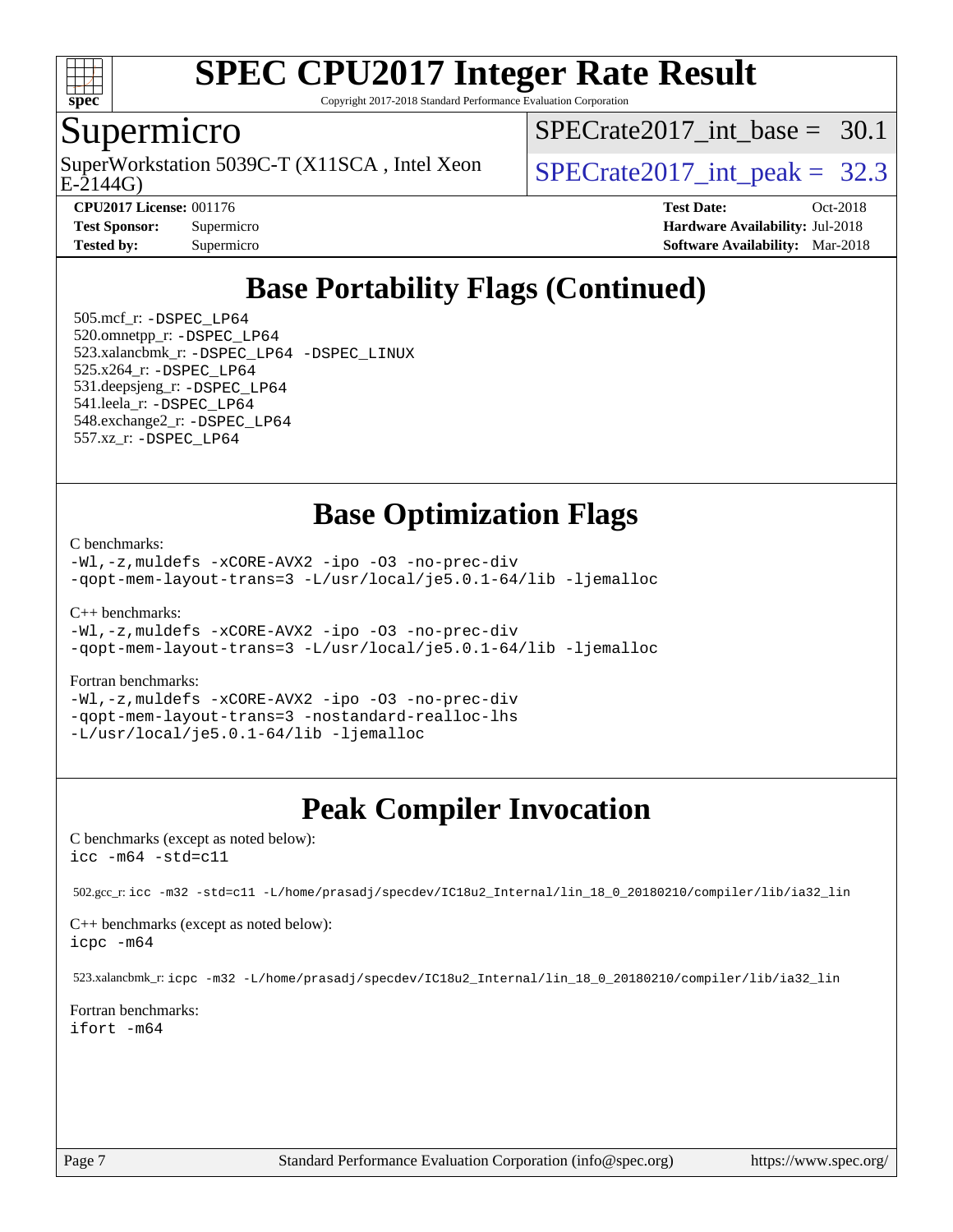

Copyright 2017-2018 Standard Performance Evaluation Corporation

## Supermicro

SuperWorkstation 5039C-T (X11SCA, Intel Xeon  $\big|$  SPECrate2017 int peak = 32.3

SPECrate2017 int\_base =  $30.1$ 

E-2144G)

**[CPU2017 License:](http://www.spec.org/auto/cpu2017/Docs/result-fields.html#CPU2017License)** 001176 **[Test Date:](http://www.spec.org/auto/cpu2017/Docs/result-fields.html#TestDate)** Oct-2018

**[Test Sponsor:](http://www.spec.org/auto/cpu2017/Docs/result-fields.html#TestSponsor)** Supermicro **[Hardware Availability:](http://www.spec.org/auto/cpu2017/Docs/result-fields.html#HardwareAvailability)** Jul-2018 **[Tested by:](http://www.spec.org/auto/cpu2017/Docs/result-fields.html#Testedby)** Supermicro **Supermicro [Software Availability:](http://www.spec.org/auto/cpu2017/Docs/result-fields.html#SoftwareAvailability)** Mar-2018

# **[Peak Portability Flags](http://www.spec.org/auto/cpu2017/Docs/result-fields.html#PeakPortabilityFlags)**

 500.perlbench\_r: [-DSPEC\\_LP64](http://www.spec.org/cpu2017/results/res2018q4/cpu2017-20181029-09416.flags.html#b500.perlbench_r_peakPORTABILITY_DSPEC_LP64) [-DSPEC\\_LINUX\\_X64](http://www.spec.org/cpu2017/results/res2018q4/cpu2017-20181029-09416.flags.html#b500.perlbench_r_peakCPORTABILITY_DSPEC_LINUX_X64) 502.gcc\_r: [-D\\_FILE\\_OFFSET\\_BITS=64](http://www.spec.org/cpu2017/results/res2018q4/cpu2017-20181029-09416.flags.html#user_peakPORTABILITY502_gcc_r_file_offset_bits_64_5ae949a99b284ddf4e95728d47cb0843d81b2eb0e18bdfe74bbf0f61d0b064f4bda2f10ea5eb90e1dcab0e84dbc592acfc5018bc955c18609f94ddb8d550002c) 505.mcf\_r: [-DSPEC\\_LP64](http://www.spec.org/cpu2017/results/res2018q4/cpu2017-20181029-09416.flags.html#suite_peakPORTABILITY505_mcf_r_DSPEC_LP64) 520.omnetpp\_r: [-DSPEC\\_LP64](http://www.spec.org/cpu2017/results/res2018q4/cpu2017-20181029-09416.flags.html#suite_peakPORTABILITY520_omnetpp_r_DSPEC_LP64) 523.xalancbmk\_r: [-D\\_FILE\\_OFFSET\\_BITS=64](http://www.spec.org/cpu2017/results/res2018q4/cpu2017-20181029-09416.flags.html#user_peakPORTABILITY523_xalancbmk_r_file_offset_bits_64_5ae949a99b284ddf4e95728d47cb0843d81b2eb0e18bdfe74bbf0f61d0b064f4bda2f10ea5eb90e1dcab0e84dbc592acfc5018bc955c18609f94ddb8d550002c) [-DSPEC\\_LINUX](http://www.spec.org/cpu2017/results/res2018q4/cpu2017-20181029-09416.flags.html#b523.xalancbmk_r_peakCXXPORTABILITY_DSPEC_LINUX) 525.x264\_r: [-DSPEC\\_LP64](http://www.spec.org/cpu2017/results/res2018q4/cpu2017-20181029-09416.flags.html#suite_peakPORTABILITY525_x264_r_DSPEC_LP64) 531.deepsjeng\_r: [-DSPEC\\_LP64](http://www.spec.org/cpu2017/results/res2018q4/cpu2017-20181029-09416.flags.html#suite_peakPORTABILITY531_deepsjeng_r_DSPEC_LP64) 541.leela\_r: [-DSPEC\\_LP64](http://www.spec.org/cpu2017/results/res2018q4/cpu2017-20181029-09416.flags.html#suite_peakPORTABILITY541_leela_r_DSPEC_LP64) 548.exchange2\_r: [-DSPEC\\_LP64](http://www.spec.org/cpu2017/results/res2018q4/cpu2017-20181029-09416.flags.html#suite_peakPORTABILITY548_exchange2_r_DSPEC_LP64) 557.xz\_r: [-DSPEC\\_LP64](http://www.spec.org/cpu2017/results/res2018q4/cpu2017-20181029-09416.flags.html#suite_peakPORTABILITY557_xz_r_DSPEC_LP64)

# **[Peak Optimization Flags](http://www.spec.org/auto/cpu2017/Docs/result-fields.html#PeakOptimizationFlags)**

[C benchmarks](http://www.spec.org/auto/cpu2017/Docs/result-fields.html#Cbenchmarks):

```
 500.perlbench_r: -Wl,-z,muldefs -prof-gen(pass 1) -prof-use(pass 2) -ipo
-xCORE-AVX2 -O3 -no-prec-div -qopt-mem-layout-trans=3
-fno-strict-overflow -L/usr/local/je5.0.1-64/lib
-ljemalloc
 502.gcc_r: -Wl,-z,muldefs -prof-gen(pass 1) -prof-use(pass 2) -ipo
-xCORE-AVX2 -O3 -no-prec-div -qopt-mem-layout-trans=3
-L/usr/local/je5.0.1-32/lib -ljemalloc
505.\text{mcf}_r: basepeak = yes
 525.x264_r: -Wl,-z,muldefs -prof-gen(pass 1) -prof-use(pass 2) -ipo
-xCORE-AVX2 -O3 -no-prec-div -qopt-mem-layout-trans=3
-fno-alias -L/usr/local/je5.0.1-64/lib -ljemalloc
557.xz r: basepeak = yes
C++ benchmarks: 
 520.omnetpp_r: basepeak = yes
 523.xalancbmk_r: -Wl,-z,muldefs -prof-gen(pass 1) -prof-use(pass 2) -ipo
-xCORE-AVX2 -O3 -no-prec-div -qopt-mem-layout-trans=3
-L/usr/local/je5.0.1-32/lib -ljemalloc
 531.deepsjeng_r: basepeak = yes
 541.leela_r: -Wl,-z,muldefs -prof-gen(pass 1) -prof-use(pass 2) -ipo
-xCORE-AVX2 -O3 -no-prec-div -qopt-mem-layout-trans=3
                                       (Continued on next page)
```